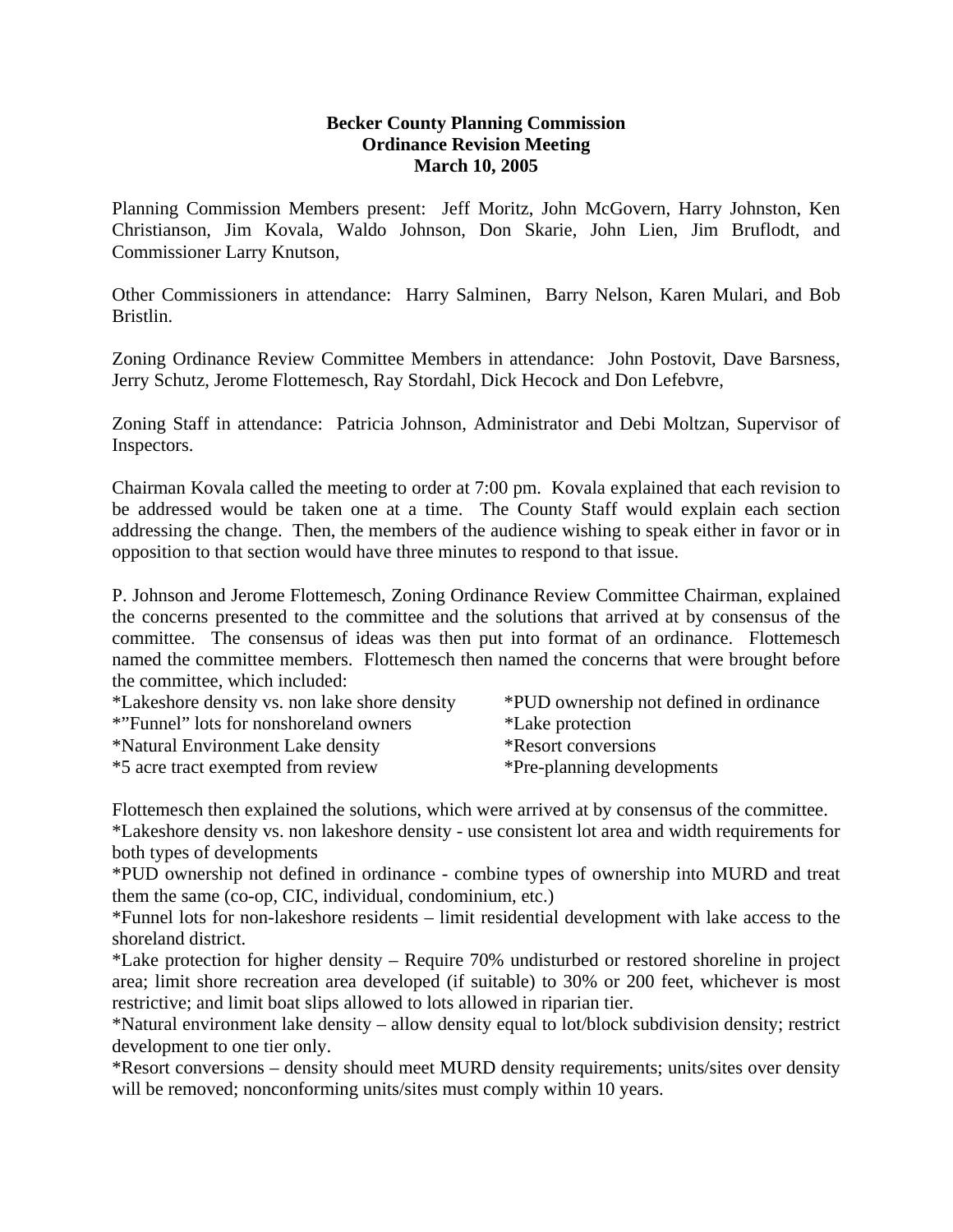\*5-acre tracts exempted from review - require all subdivisions within the shoreland district to be reviewed.

\*Preplanning developments – organize an Administrative Technical Advisory Panel to meet with Developers prior to submitting a formal application.

Flottemesch stated that this does two things – the density would equal lot/block development and keep residential sites with lake access within the shoreland district.

Flottemesch further stated that credit is due to the group for arriving at consensus, which was not an easy task. Credit also needs to be given to the County Staff for their time and effort. Once revisions are adopted, the Ordinance will need to be recodified, but the County Staff and Assistant County Attorney feel that any changes that are adopted can be interjected into the present ordinance until the recodification is done. The Zoning Ordinance Review Committee will be meeting on March 16, 2005 to review the comments heard tonight and make any necessary changes.

P. Johnson presented Section 7. Under the current Ordinance, Section 7 addresses both shoreland and non-shoreland planned unit developments. It was consensus of the Committee that planned unit developments would now be referred to as multi-unit-developments (MUD) and that the shoreland requirements should be separate from non-shoreland requirements. Therefore, the current Section 7 would be renamed Non-shoreland Multi Unit Developments. The strike through material is the items that pertain to shoreland. At this time, no changes would be proposed the rest of the non-shoreland requirements.

Public Comments on Section 7 – Non-shoreland Multi-unit Developments: No one spoke in favor of the section. No one spoke against the section. P. Johnson stated that there was written correspondence received from Gretchen Thilmony regarding all sections, but the comments were clerical or legal wording changes that did not change the content or intent of the proposal. Written correspondence was also received from Jay Carlson, representing the Cormorant lakes Watershed District and the Townships within the Watershed, but Mr. Carlson address these concern in person.

P. Johnson presented Section 7A – Shoreland Multi Unit Residential Developments. P. Johnson explained that this were the units are owned by individuals but the land owned in common. P. Johnson stated that the unlined words were additions, words that had strike through were deletions and the remaining words were already in the current ordinance.

Public Comments on Section 7A – Shoreland Multi Unit Residential Developments:

Jay Carlson, Cormorant Watershed District – Carlson wanted to thank the committee for their work. This promotes harmony in regulations. The Watershed supports the technical panel, supports density requirements, but would like clarification on what type of development of multiple structures could take place on one lot.

Dave Beulow, Jolly Fisherman Resort – wanted clarification if the applicability applies just to new construction or existing developments. P. Johnson explained that these regulations are for new construction and the conversion section is for the conversion of existing developments.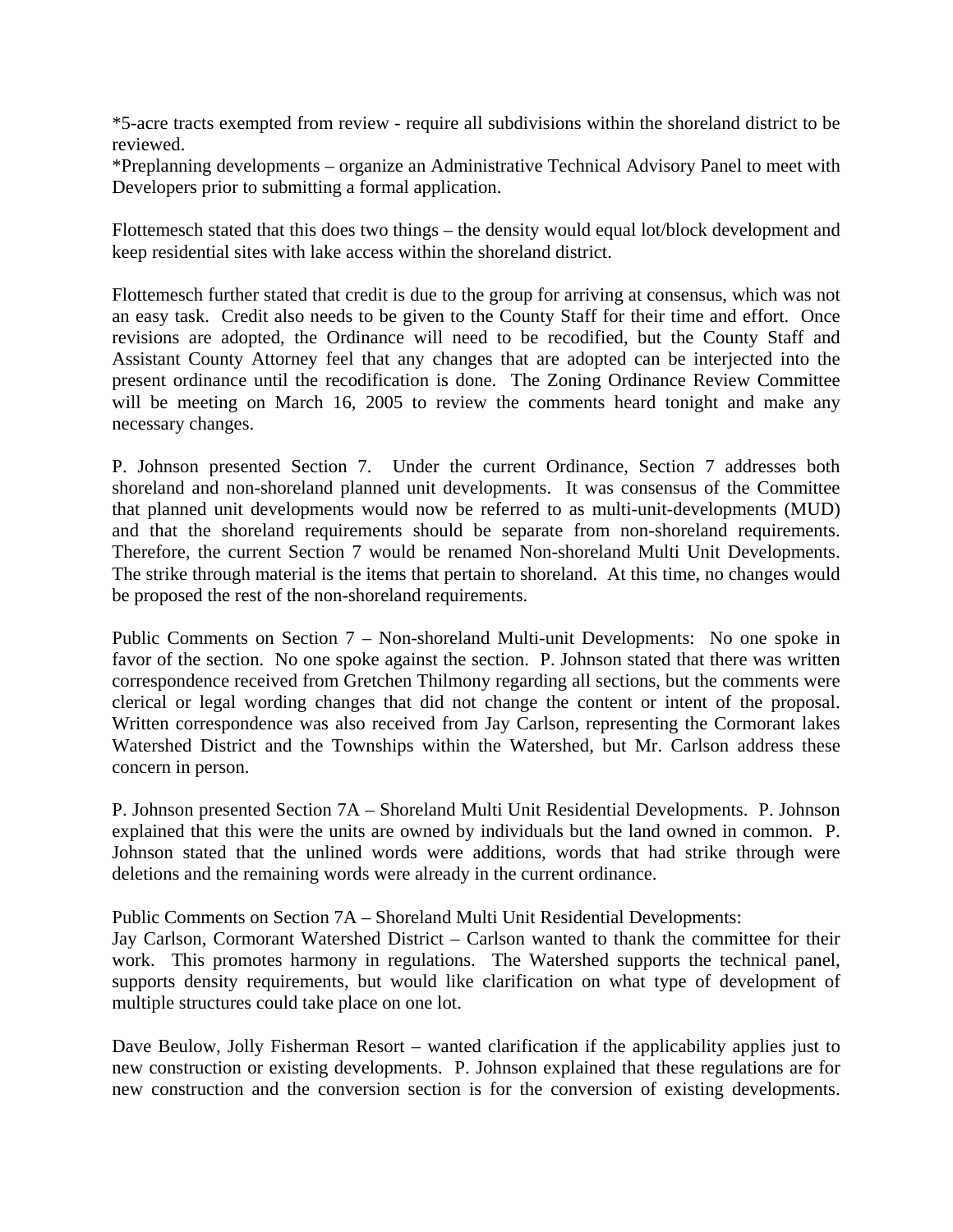Beulow wanted to know why the ordinances couldn't be written for laymen to understand. The ordinances are forcing people to do things they don't want to do.

Jay Carlson, Cormorant Watershed – the Watershed would like to be part of the technical panel for projects within their watershed; the Watershed would like to have a signature line on all plats requiring their signature before final approval, which would help correct problems before they begin.

Joy Penny – felt that Subdivision 2 should be clarified or language added to differentiate between a mandatory EAW or a discretionary EAW.

Ann Gerlach – stated that she was an EAW citizen petition volunteer and that the State is in the process of changing EAW thresholds for shoreland developments.

Ray Valask – wanted to recognize the committee's work. Valask stated that some people do not utilize second and third tiers; consideration and modification should be given for bluff areas in the setback requirement of 1.5 times the required setback.

Dave Beulow – there is an assumption that there is overuse of the lakes; lakes are public property and no one can restrict people's access to the lake.

Chris Heyer – there needs to be clarification in Subdivision 6 erosion plans as to whether or not these plans need to be engineered and if the plans need to be engineered, who will review them.

Karen Montgomery – questioned how a MURD would be accessed if there were no access to a road. P. Johnson stated that the MURD would have to meet design standards for road.

Terry Kalil – had several questions: #1- if existing resorts that want to expand, how do they expand? P. Johnson stated that would be addressed under the commercial portion of the proposal; #2 Subdivision 2 A- there is a meeting and then it is referred to a discussion – make language the same; #3 Subdivision 3c- add conservation easements; #4 Subdivision 4 – unit site should be defined; #5 – open space, does that include the space between the buildings?, 80 ft setback is required in a MURD, but on a controlled access lot docks can be 10 ft from lot line, shouldn't the setbacks be consistent?: #6 Subdivision  $7B -$  suitable area should be defined; #7 Subdivision 7F – does the setback include water oriented structures?; #8 Subdivision 11 conversion – does that mean that it must be implemented within 10 years and was is a substantial alteration? Does that need a definition?

Dan Berg, Lakecrest Resort – Subdivision 1B– does that mean that all leased campsites must follow these regulations? P. Johnson stated that they would have to follow these guidelines. Berg questioned if a resort had both leased and transient sites, which guidelines would they follow? P. Johnson explained that they the most restrictive applied.

Flottemesch explained that it did not matter how the site was owned, but how the site was used. Seasonal sites used for stays less than 28 days were considered transient.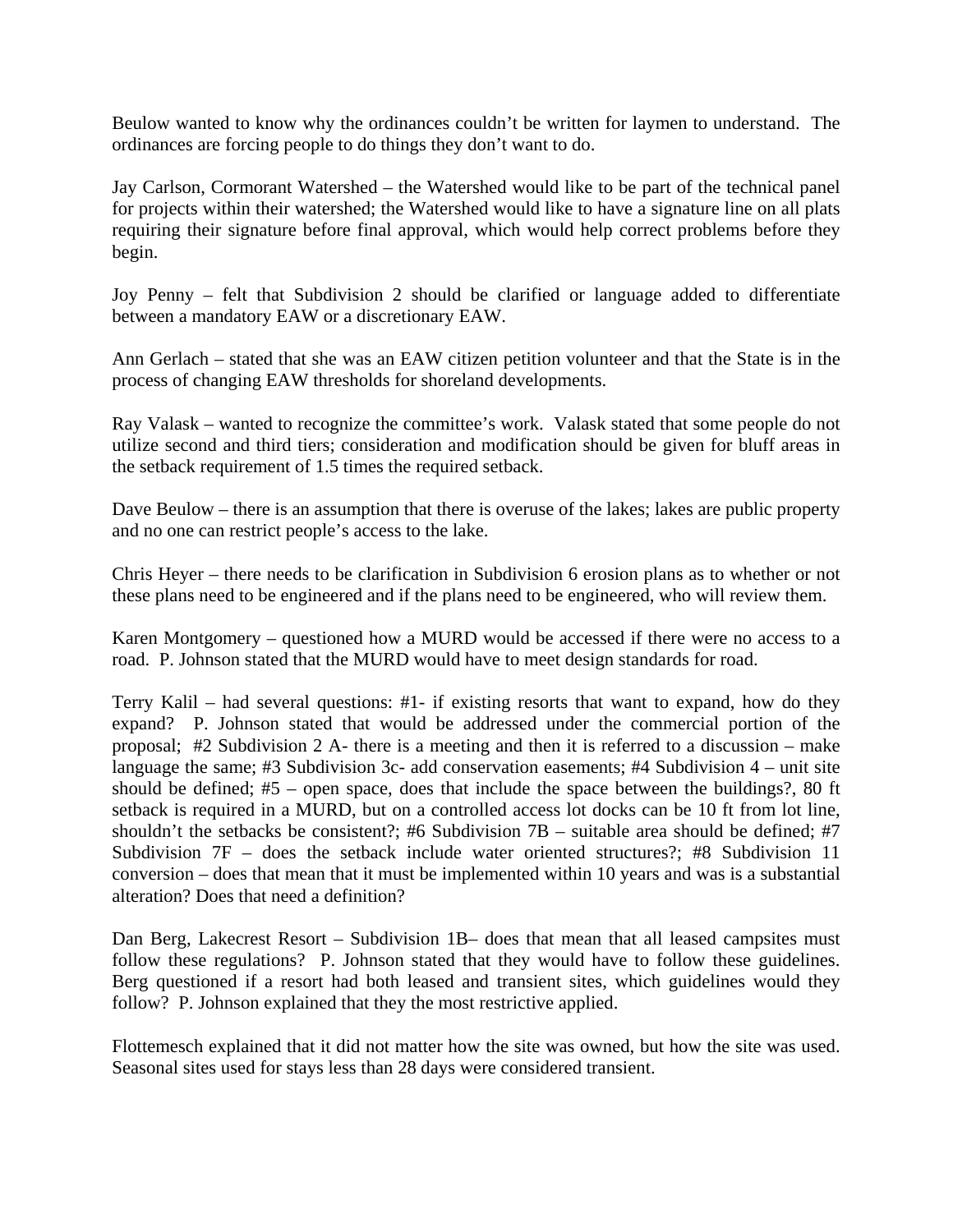Roger Olson – questioned what happened when the Ordinary high water mark was out into the water, where do you measure? P. Johnson stated that measurements are taken from the established ordinary high water mark of the lake. In cases that an ordinary high water mark is not established, then you go by the highest known water elevation.

Sheila Blanford, Tamarac Resort – existing resorts trying to expand would not be allowed to expand under the proposed ordinance. The proposed ordinance is telling the public they have nowhere to go, it is not friendly for the resorts.

At this time, public testimony was closed for Section 7A.

P. Johnson explained Section 7B, Controlled Access Lots. A good portion of this section was already in the present ordinance. A portion was better defined and the environmental review section was added.

Public Comments on Section 7B:

Dave Beulow, Jolly Fisherman Resort – Under the Purpose, it should define what property this addresses.

Jay Carlson, Cormorant Watershed – The Watershed supports controlled access lots, most lakes have public accesses; but this controls public use of a private access.

Terry Kalil – there should be a definition of suitable in subsection A, such as if suitable as established by the DNR; docks should be further from lot line.

Dave Beulow – resorts have lake accesses, are they regulated by this provision? P. Johnson stated that they are not regulated by this provision.

Chris Heyer – questioned subsection B for clarification as to whether or not an existing residential lot even if the right size could be used for a controlled access lot. P. Johnson stated that if there is an existing residential lot, it could not be converted to a controlled access lot. Heyer then stated that if you had a 100 ft access lot requested the same provisions of a MURD as far as the 80 ft setback would not feasible because the 80 ft setbacks would overlap.

Byron Ritsche – covenants are controlled by the people, not the County. What assurance is there that the covenants can't be changed and more people use the controlled access lot. P. Johnson stated that once the plat is approved, the plat would state who has the right to use the controlled access lot and that can be enforced by the County.

At this time, public testimony was closed on Section 7B.

P. Johnson explained Section 7C. P. Johnson explained that the resorts that stay the same will not be affected by this, it would only apply to them if they want to expand and do not have an existing conditional use permit. P. Johnson stated that she understands that resorts are concerned about resort conversions, which was also a concern of the County and this committee. P.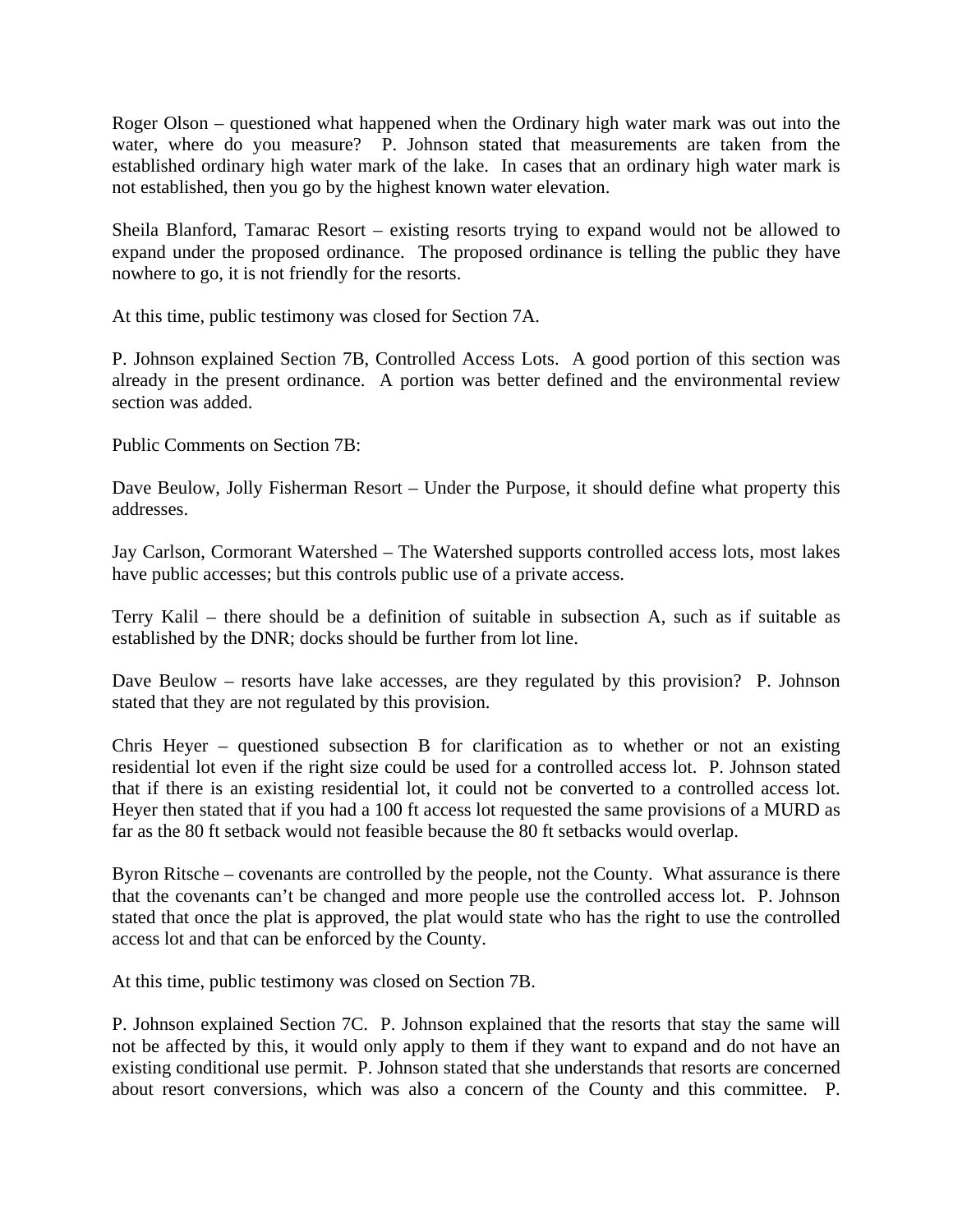Johnson emphasized again that existing resorts operating under a conditional use permit would not be affected by these changes.

Public comments on Section 7C:

Dave Beulow – questioned if an existing cabin burnt down, if it could be rebuilt. P. Johnson stated that the file would have to be reviewed. If there was a CUP, the CUP would apply, if there were no CUP, these regulations would apply.

Kim Scheele, Whaley's Resort – questioned if a resort has been in operation since the 40's and don't have a CUP, then if changes are to be made, then the resort would have to follow the new regulations? P. Johnson stated that if there is no CUP, then whatever regulations are in effect must be followed.

Flottemesch stated that resorts do have the option of going to the Board of Adjustments if they feel there is a hardship that would justify deviating from the requirements of the Ordinance.

Dan Berg, Lakecrest Resort – would like to thank committee for their work but is disappointed that there was not a representative from the resort industry on the committee. Resorts are an economic base for the County. Work should be done to make resorts more valuable as a resort than a lot/block subdivision. The County needs a resort friendly ordinance. Action on 7C should be delayed for 45 days to see what legislative action is taken by the State. If density is decreased, this decreases the value of a resort, which could be a taking and then the County should have to pay the difference. Section 7C needs to be rewritten.

Jay Carlson, Cormorant Watershed District – watershed would like to be involved in the review process and encourages setbacks from wetlands.

Maggie Ritchie, Madsen Grove Resort – recommend that the members of the Planning Commission and Review Committee attend the resort association meetings, which are to be held in Detroit Lakes on March  $29<sup>th</sup>$  and March  $30<sup>th</sup>$ .

Jennifer Bateman, Two Inlets Resort – Felt that the Planning Commission should attend the resort association meetings and felt that resorts should not be put into the same classification as a residential development. Bateman felt that Becker County is trying to keep tourism out of the County. Bateman also felt that the stance that the Committee took on resort conversions shows that there is support for resorts. Becker County should try to save the resorts and be more lenient on resorts.

Roger Olson – tonight we have heard from property owners and resort owners; we are here to be concerned for resorts and developers, but we have not heard from the lakes. The lakes need to be protected.

Shelia Blanford, Tamarac Resort – concerned about the 28-day time limit, how could a campsite be permanent? P. Johnson stated that this was intended for the RVs that are parked and never moved, they have the right to be there but the use is not transient.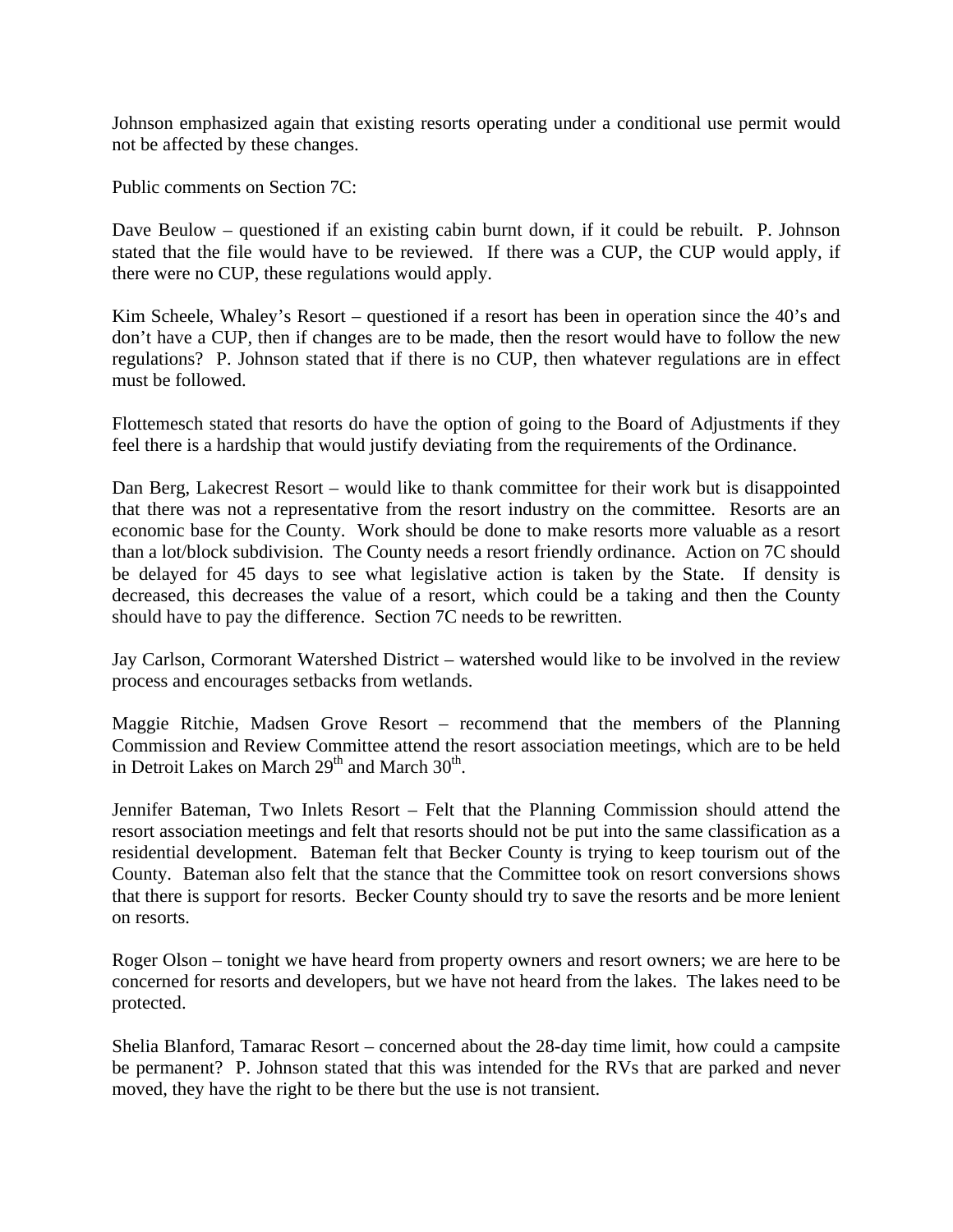Flottemesch explained the lengthy discussion that took place with the Review Committee on how to decide what is the difference was if a campsite was rented a week or if the campsite was rented for the whole season; would there be a different effect on the lake.

Sheila Blanford stated that the people that are there for more than 28 days are more consensious about the lake than the transient.

Dan Berg – questioned the 28-day stay limitation.

Dave Beulow – he was not clear on whether or not he could rebuild if one of his cabins was destroyed. P. Johnson stated that if there was an existing conditional use permit, the CUP would override this section and he could comply with the CUP. If no CUP existed, then he would have to come into compliance with this section.

Beth Schupp, Fair Hills Resort questioned if there were going to be more meetings, and what the next course of action would be.

Kovala stated that all the comments have been documented. These comments, along with the recommendation of the Planning Commission, would be reviewed at the March  $16<sup>th</sup>$  Zoning Ordinance Review Committee Meeting. At this meeting, the Review Committee would take the appropriate action and either rework the section entirely or make the appropriate changes and forward the sections to the County Board of Commissioners for final action. At this point, Kovala stated, personally speaking, that it appears that Section 7, 7A and 7B need only minor modifications and then can go to the County Board for final action and that 7C will need to go back to the Committee to be reworked. A vote will be taken on each section at the end of the meting. P. Johnson stated that the County Board meeting is also a public hearing, in which the public can attend.

Knutson questioned that if a section was sent back to the committee to be redone, would that section then have to go back to the Planning Commission for another public hearing. P. Johnson stated that if the Planning Commission approved a section with modifications, the modifications can be made by the Committee and then sent to the County Board for final action; but if the section needed to be totally redone, the Committee would rework it and then submit it back to the Planning Commission at another public hearing for action.

Kim Scheele, Whaley's Resort, stated that they bought the resort this last October. Scheele stated that there is an assumption that CUPs exist on existing resorts, but some resorts do not have them. Scheele is currently paying a fortune for replacement insurance and if a cabin were destroyed they would not be able to replace it.

Jennifer Bateman, Two Inlets Resort – some counties are looking into the idea of not having a CUP for resort operation. The Committee should check with other counties as to what they are doing with resorts.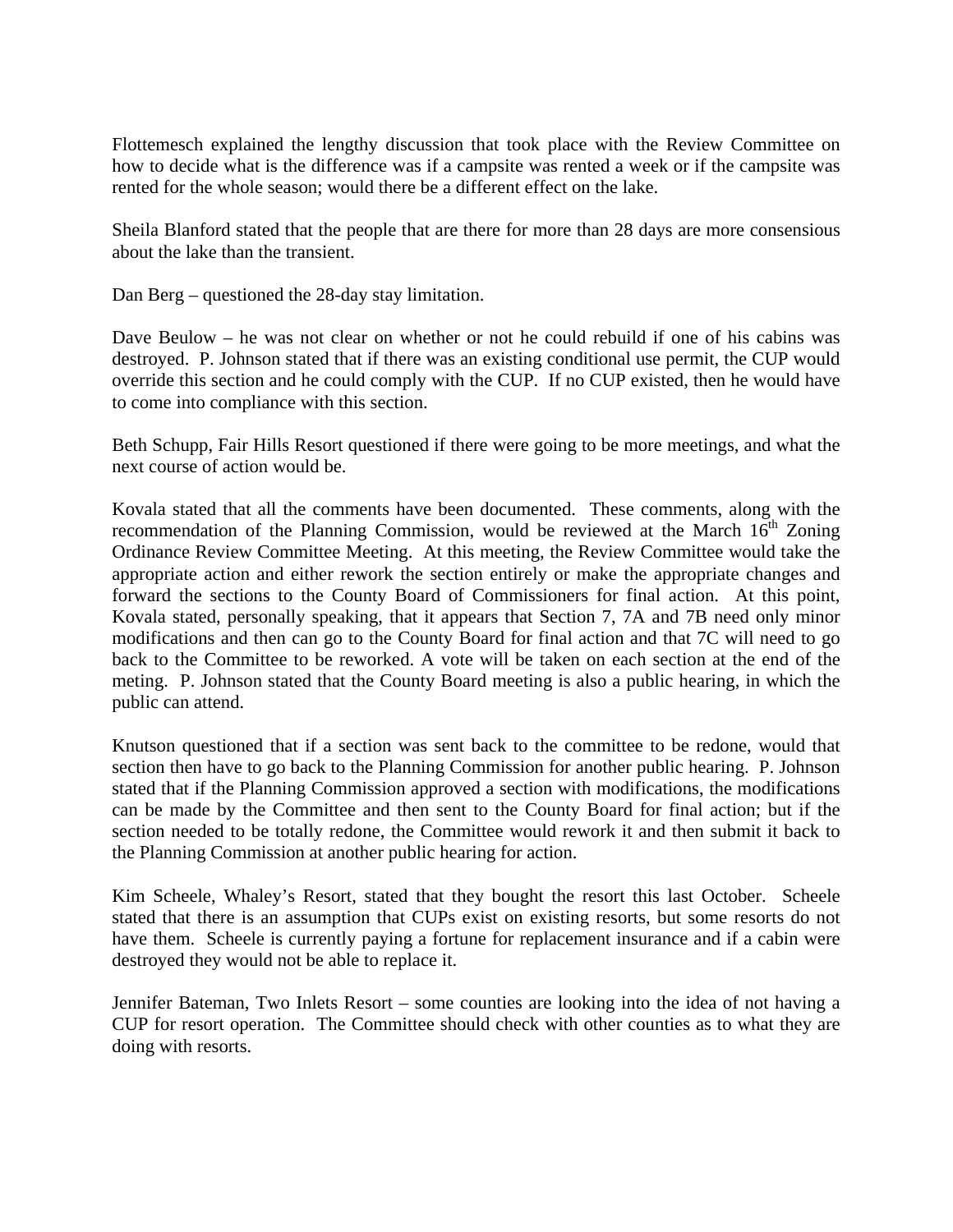Dan Berg suggested that CUPs should be established for all existing resorts. P. Johnson stated the resorts could apply for a CUP and if they meet the current density regulations, etc., a CUP could be issued. P. Johnson further stated that most of the resorts are over density and would have to comply with the current densities.

Sheila Blanford stated that Section 7C should be reworded to save the resorts.

Terry Kalil stated that a lot of homework has been done on theses issues; the 6 month deadline is hear and recommendation to approve the sections not controversial should be approved and get the resorts involved with reworking Section 7C so the whole thing does not get scrapped.

At this time, public comment for Section 7C were closed.

P. Johnson explained the Subdivision Ordinance, 5-acre exemption. P. Johnson explained that there is a loophole in the Ordinance that allows developers to "skirt" around platting or approval procedures by creating tracts of land greater than 5 acres in size. This change could require that all subdivisions requiring a survey and located within the shoreland district to go through the Planning Commission and County Board for approval.

Public Comments on Subdivision Ordinance, Section 1, Subdivision 4:

Terry Kalil questioned if the County Board would inspect each site. Kovala stated that the Planning Commission inspects each site. P. Johnson stated that it is part of the Planning Commission's job to visit each property before approval.

Scott Walz, Meadowland Surveying – understands the intent behind this, but is concerned as to what this will do to the agenda. Walz stated that their office does over 40 surveys that would have been affected by this change. Walz suggested setting guidelines was to which ones should go through the process and which ones don't have to go through the process. P. Johnson stated that not all subdivisions would have to go through this process; just the surveys with bearings and distances – those surveys using NW ¼ of NW ¼ or North 150 feet of the South 400 feet will not require going through this process.

At this time, public comments on the Subdivision Ordinance, Section 1, Subdivision 4 were closed.

P. Johnson explained Section 6, Subdivision 1. Currently group care facilities are permitted with no review process. This proposal would allow group care facilities by conditional use permits, which would regulate where they will be located, how they will be operated, and how many residents/borders they will be allowed.

Christianson questioned if this is an issue now. P. Johnson stated that it is not an issue in our County at the present time, but other counties are having issues with these facilities and the County Board felt there was enough of a concern that it needed to be addressed. P. Johnson further stated that this issue is not part of the moratorium, but was initiated by the County Board.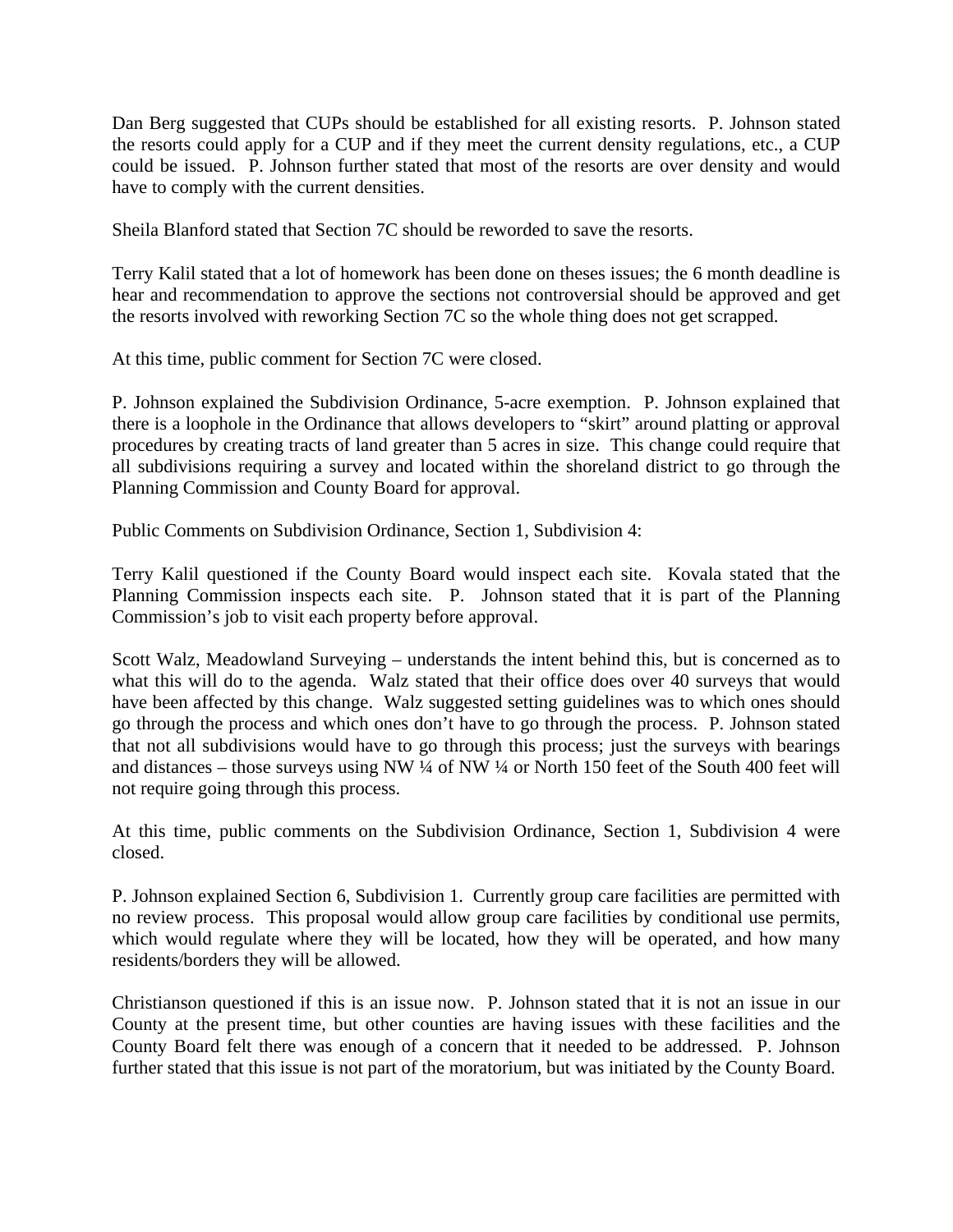Public comments on Section 6, Subdivision 1:

No one spoke in favor of the proposal. No one spoke against the proposal. At this time, public comments on Section 6, Subdivision 1 were closed.

P. Johnson directed the Planning Commission to take each Section (7, 7A, 7B, 7C, Subdivision Ordinance Section 1, and Section 6) one at a time for discussion and a vote. P. Johnson explained that if the Board agreed with the concept and intent, and only technical changes and verbiage needed to be "tweaked", the Board should approve accordingly so that the Review Committee could make the changes and forward to the County Board for final action. If the Board felt the section needed to go back to the committee for a "major overhaul", then give the Review Committee direction as to what to do.

# **ITEM 1, Section 7, Non-shoreland Multi-unit Developments.**

Discussion was held on Section 7, Non-shoreland multi-unit developments.

**Motion:** Johnston made a motion to recommend approval of the non-shoreland multi-unit development section as presented with the recommendation that any suggestions from the County Attorney's Office be made. Christianson second. All in favor. Motion carried. Section 7, Non-shoreland Multi-unit developments, will be sent to the County Board of Commissioners for final approval with any technical changes suggested by the County Attorney.

### **ITEM 2, Section 7A, Shoreland Multi-unit Residential Developments.**

Discussion was held on Section 7A. P. Johnson stated that most comments heard were for clarification. Depending on the outcome of Section 7C, Section 7A may have to be amended to reflect changes in Section 7C.

Bruflodt referred to Carlson's, Kalil's comments and suggested a list of definitions. Bruflodt also questioned if the spaces between buildings counted as open space. P. Johnson stated that it did not because anything located within the allowed 10,000 sq ft site was automatically taken out for impervious calculations. P. Johnson further stated that in the erosion plan, the word "Engineered" was taken out and an engineered plan would only be necessary if ordered by another agency.

Christianson questioned if the watersheds would be included in the technical panel. P. Johnson stated that the appropriate watershed would be included in the technical panel. P. Johnson stated that the members of the technical panel have not been chosen yet.

Christianson felt there should have been an informational meeting for input before the Committee began working on these issues. Bruflodt felt that a resort owner should be involved in rewriting Section 7C and questioned what will happen with the moratorium issues. P. Johnson stated that if the Planning Commission recommends approval, the sections will be sent to the County Board for final approval and if nothing is resolved, the County Board has the right to extend the moratorium or allow it to expire.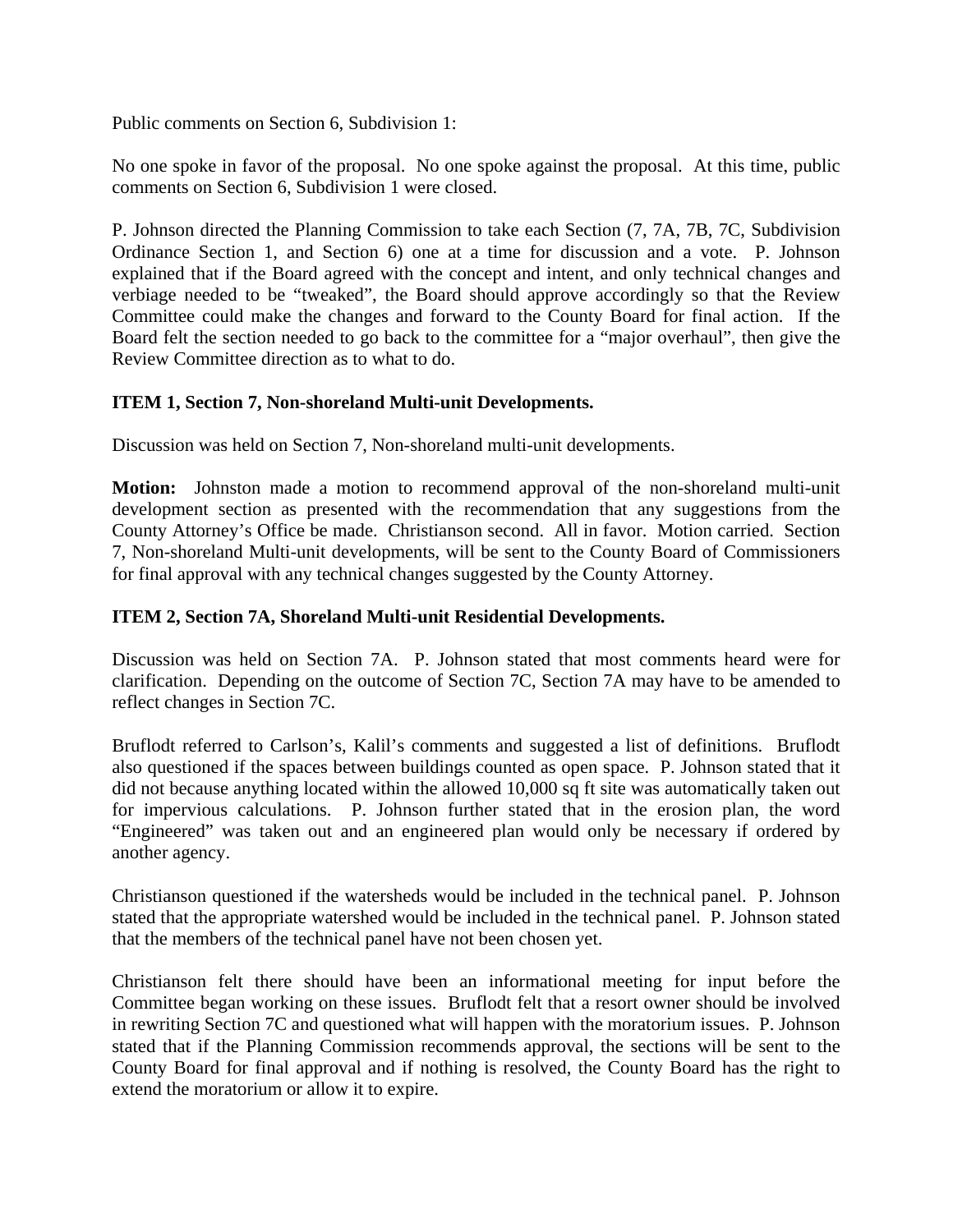Knutson stated that a lot of testimony was heard tonight that would indicate that Section 7C needs to be revisited.

Further discussion was held. Bruflodt felt that if Section 7A was clarified the concept was ok and that Section 7B was ok, Section 7C needed to be revisited.

**Motion:** W. Johnson made a motion to approve Section 7A with minor modifications by the Review Committee, as suggested by public comment, and with the following suggestions: remove item B from Subdivision 1, Subdivision 7D-define suitable and add a resort representative to the Review Committee. Bruflodt second. All in favor. Motion carried. The Review Committee will make the minor modifications and remove Item B from Subdivision 1 then forward to the County Board for final approval.

## **ITEM 3, Section 7B Controlled Access Lots.**

Discussion was held on Section 7B. Consensus of the group was that minor "tweaking" could be done to the section for clarity.

**Motion:** McGovern made a motion to approve Section 7B with minor modifications by the Review Committee. Skarie second. All in favor. Motion carried. The Review Committee will make the minor modifications and then forward to the County Board for final approval.

### **ITEM 4, Subdivision Ordinance, Section 1 Subdivision 4, 5-acre exemption.**

Discussion was held regarding this Section.

**Motion:** Moritz made a motion to approve Subdivision Ordinance, Section 1, Subdivision 4 as presented. McGovern second. All in favor. Motion carried. This section will be forwarded to the County Board for final approval.

### **ITEM 5, Section 6, Subdivision 1, Group Care Facilities.**

Discussion was held regarding this Section.

**Motion:** Knutson made a motion to approve Section 6, Subdivision 1, requiring group care facilities to be allowed with a conditional use permit rather than a permitted use, as presented. Christianson second. All in favor. Motion carried. This section will be forwarded to the County Board for final approval.

Questions arose from the audience as to whether or not the Review Committee Meetings were open to the public. Flottemesch stated that the meetings are open to the public, but the meetings are working meetings, not a public hearing. Flottemesch stated that the public can observe but not participate.